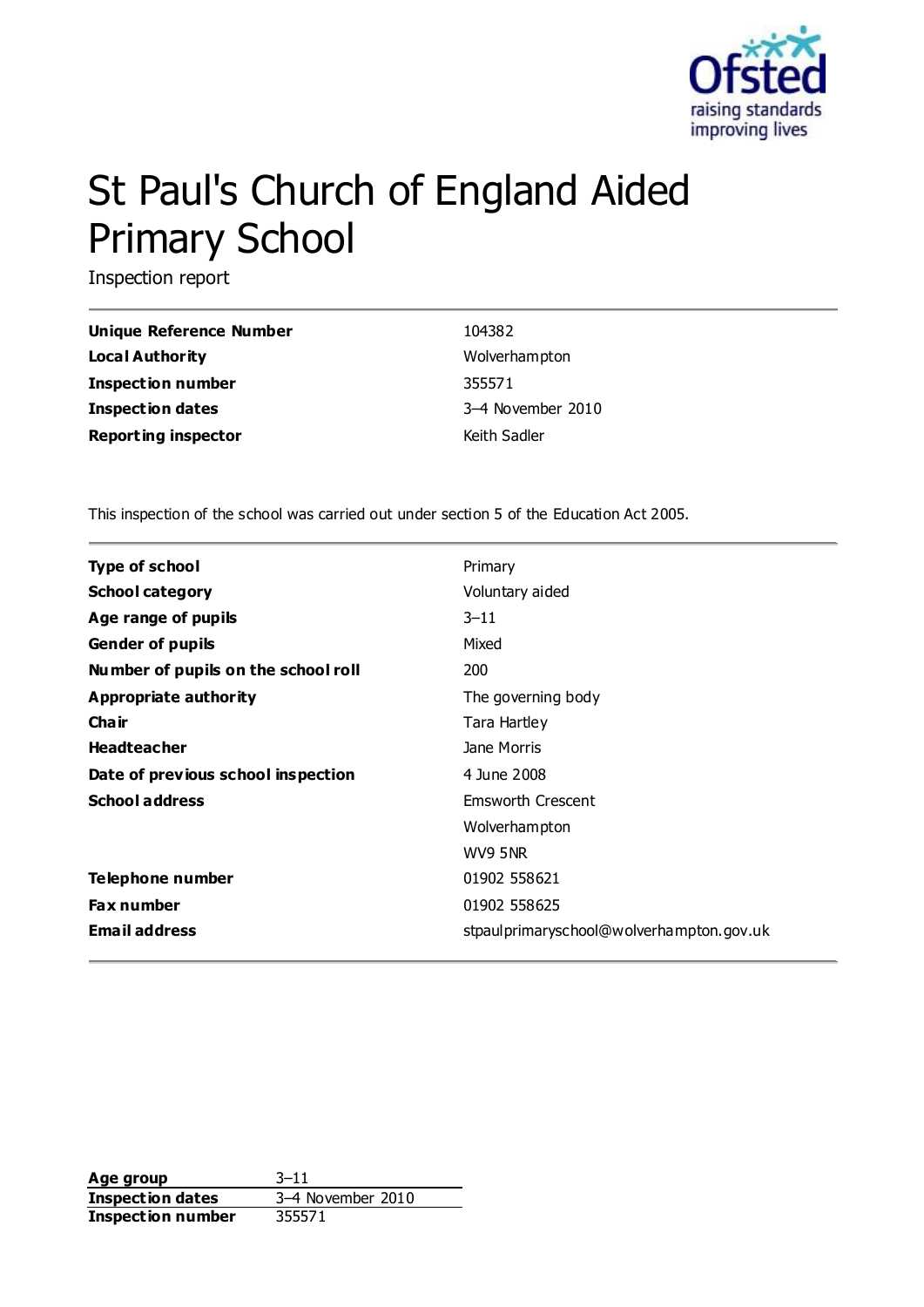The Office for Standards in Education, Children's Services and Skills (Ofsted) regulates and inspects to achieve excellence in the care of children and young people, and in education and skills for learners of all ages. It regulates and inspects childcare and children's social care, and inspects the Children and Family Court Advisory Support Service (Cafcass), schools, colleges, initial teacher training, work-based learning and skills training, adult and community learning, and education and training in prisons and other secure establishments. It assesses council children's services, and inspects services for looked after children, safeguarding and child protection.

Further copies of this report are obtainable from the school. Under the Education Act 2005, the school must provide a copy of this report free of charge to certain categories of people. A charge not exceeding the full cost of reproduction may be made for any other copies supplied.

If you would like a copy of this document in a different format, such as large print or Braille, please telephone 0300 1234 234, or email **[enquiries@ofsted.gov.uk](mailto:enquiries@ofsted.gov.uk)**.

You may copy all or parts of this document for non-commercial educational purposes, as long as you give details of the source and date of publication and do not alter the documentation in any way.

To receive regular email alerts about new publications, including survey reports and school inspection reports, please visit our website and go to 'Subscribe'.

Royal Exchange Buildings St Ann's Square Manchester M2 7LA T: 0300 1234 234 Textphone: 0161 618 8524 E: **[enquiries@ofsted.gov.uk](mailto:enquiries@ofsted.gov.uk)**

W: **[www.ofsted.gov.uk](http://www.ofsted.gov.uk/)**

© Crown copyright 2010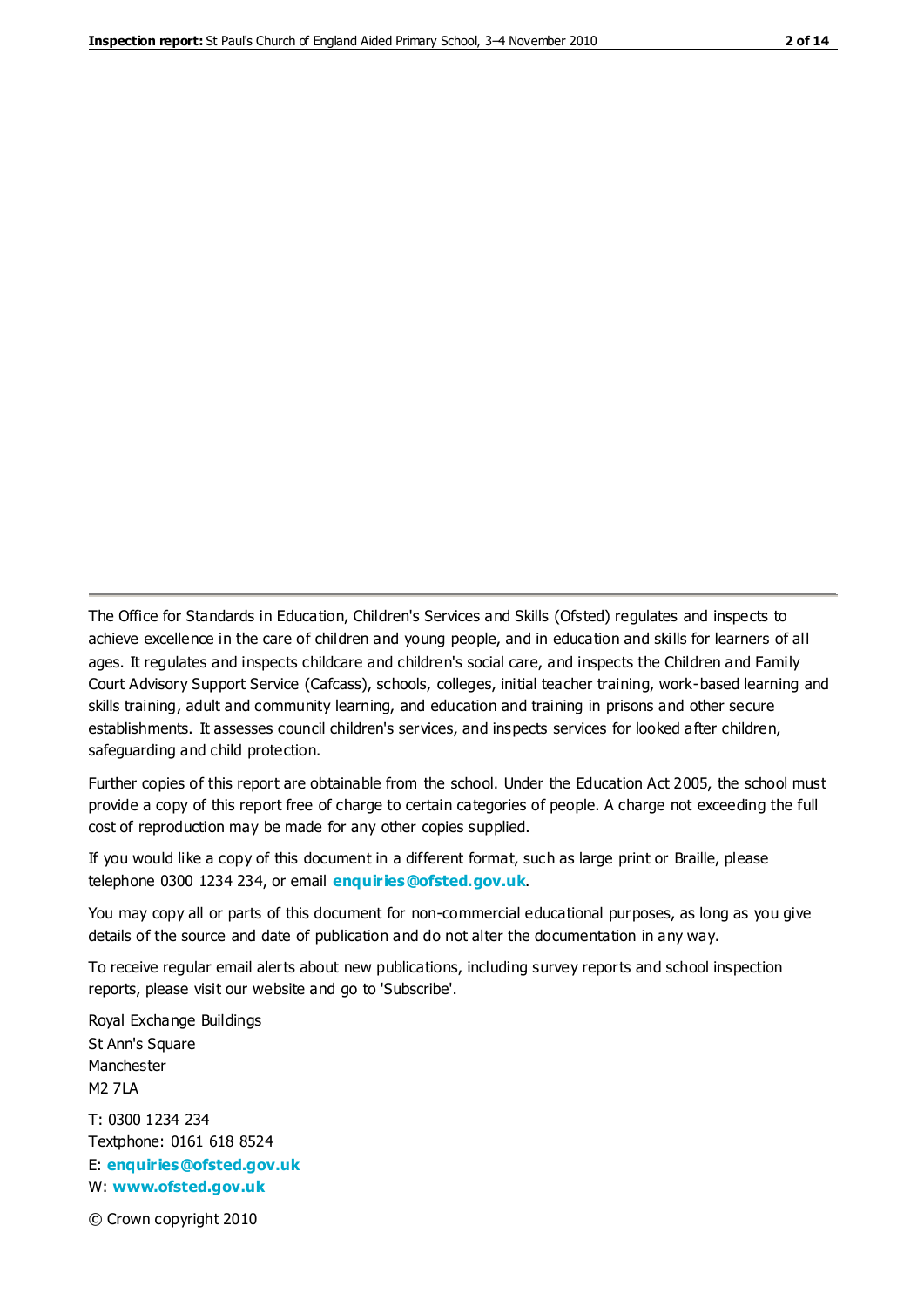# **Introduction**

This inspection was carried out by three additional inspectors. Seventeen lessons were seen and 11 teachers and practitioners were observed. The inspectors held meetings with members of the governing body, staff and groups of pupils. The school's work and a wide range of documentation were reviewed. This included the school's analysis of pupils' progress, teachers' lesson plans, the school improvement plan, leaders' monitoring records and pupils' work. Questionnaires from staff and pupils and from 29 parents and carers were analysed and their responses taken into account.

The inspection team reviewed many aspects of the school's work. It looked in detail at the following.

- $\blacksquare$  How well do pupils progress in Years 3 to 6 and are Year 6 pupils on track to attain their targets?
- $\blacksquare$  Have inconsistencies in the quality of teaching been removed?
- Have there been improvements in the arrangements to monitor and evaluate the school's provision?
- How well are data used to check pupils' progress?

# **Information about the school**

St Paul's is a smaller than average sized primary school. Most pupils come from the Pendeford estate though some travel from other parts of the parish. About half the pupils are of White British heritage and there is an increasing number from a wide range of other ethnic backgrounds. The numbers of pupils that are at an early stage of learning English is also increasing. The proportion of pupils identified as having special educational needs and/or disabilities is above the national average. Most of these pupils have moderate learning difficulties and emotional and behavioural needs. The proportion of pupils known to be entitled to free school meals is twice the national average. The school has gained a number of awards including enhanced Healthy Schools status and Investors in People.

The school has undergone many changes since the previous inspection. It is currently being extensively re-modelled following the closure of a primary school that shared the site. Seven of the eight classes moved accommodation on the day before the inspection. Since the beginning of the current term, St Paul's has taken over this school's provision for part-time Nursery education. The Early Years Foundation Stage now consists of an openplan unit for both Nursery and Reception aged children. Partly due to the closure of the nearby school, pupil mobility is very high.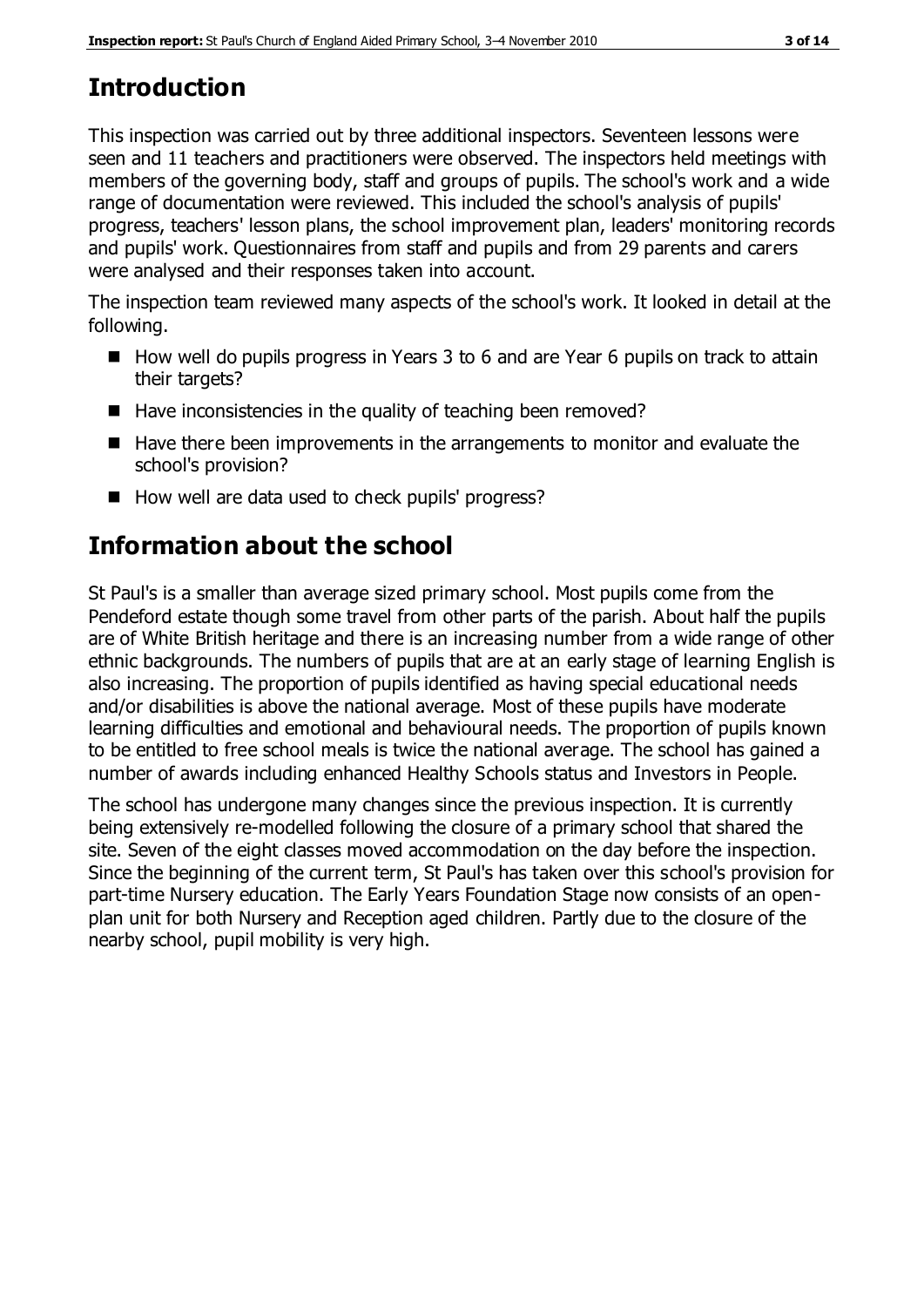# **Inspection judgements**

| Overall effectiveness: how good is the school? |  |
|------------------------------------------------|--|
|------------------------------------------------|--|

## **The school's capacity for sustained improvement 3**

## **Main findings**

St Paul's provides a satisfactory standard of education. It has a number of good features and also some aspects that need to improve. It is a harmonious and thriving community where pupils' personal development is good because of good pastoral care. This leads to pupils enjoying school and behaving well both in lessons and around the school. Parents and carers agree. Almost all say that their children enjoy school and that they are happy with their children's experiences. Older pupils show care and consideration for younger ones and the school successfully integrates the many new pupils that join during the school year. These pupils say that they appreciate the kindness of both the adults and the other pupils in making them welcome. It is to the staff and pupils' credit that, even though eight of the nine classes moved to new accommodation on the day before the inspection, pupils felt secure and settled quickly into their new environment. The only limiting factor in these changes is the outdoor learning space for children in the Early Years Foundation Stage which currently is a large featureless area. There are good plans in place to address this issue as soon as the builders move from the site.

Pupils make satisfactory progress. Progress is steady in the Early Years Foundation Stage, Year 1 and Year 2. Attainment for the current Year 2 pupils is average. Progress continues to be satisfactory in Years 3 to 6 overall, though it is slower in writing, particularly for the boys, than in reading and mathematics. In science, pupils make good progress and reach above average standards at the end of Year 6. Pupils who remain in the school throughout the primary years achieve academic standards that are stronger than those who join the school at other than the expected times.

A good emphasis is being placed on improving rates of progress and this is starting to make an impact on attainment. For example, the school rightly concluded that pupils' mental calculation and problem solving skills were hampering progress. The resulting strengthening of the curriculum in these areas is bearing fruit and Year 6 pupils are on course to attain average standards. Nonetheless, too few pupils gain the higher level in both English and mathematics and this is because teachers do not always provide activities that provide sufficient challenge for higher ability pupils.

There have been improvements in the quality of teaching since the previous inspection and many of the inconsistencies found at that time have been removed. Even though the majority of teaching and learning observed by inspectors was good, the overall quality of teaching is satisfactory because its impact on learning over time is satisfactory. Some teachers' expectations of what pupils can achieve are sometimes too low and work is too easy which slows the pace of learning.

Pupils benefit from a well-organised curriculum that builds successfully on their interests. Pupils with special educational needs and/or disabilities make good progress towards their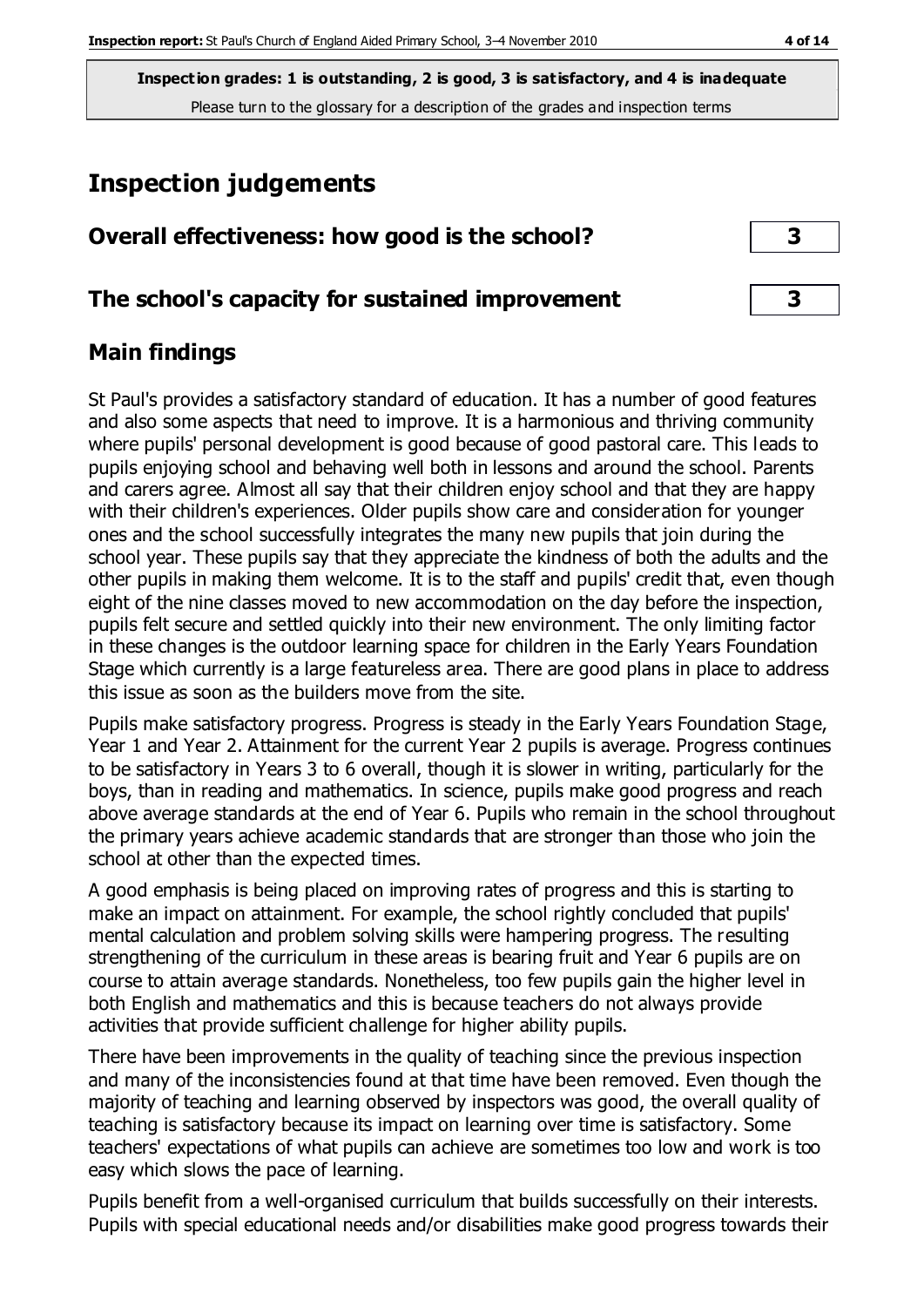targets because the school is particularly successful in supporting the needs. However, the curriculum for pupils that are gifted or talented is much less well-developed.

The headteacher is held in high regard by the school community and she has ensured that there is strong teamwork amongst the staff. There is a clear determination and commitment to the school's improvement that is shared by the staff and the governing body. There are much improved procedures to monitor and evaluate the school's provision and pupils' learning. These have been key factors in strengthening teaching and learning. Improvements in the use of data enable senior staff to be more rigorous in holding teachers to account for the pupils' progress. The school's thorough and accurate selfevaluation procedures lead to a good quality improvement plan that provides a helpful tool for further development. This ensures that the school's capacity to improve further is satisfactory.

# **What does the school need to do to improve further?**

- Accelerate progress and lift standards at the end of Year 6 by:
	- increasing the proportion of pupils gaining the higher level in English and mathematics
	- strengthening the progress of boys in their writing skills
	- raising teachers' expectations of what higher and middle ability pupils can achieve.
- Ensure that the outdoor space for children in the Early Years Foundation Stage is developed in order to enable staff to provide effectively for all areas of learning.
- Strengthen the curricular provision for gifted and talented pupils.
- About 40% of the schools whose overall effectiveness is judged satisfactory may receive a monitoring visit by an Ofsted inspector before the next section 5 inspection.

# **Outcomes for individuals and groups of pupils 3**

Pupils enter Year 1 with attainment that is average overall though writing skills are below this. They make steady progress in lessons in Years 1 and 2 and attainment at the end of Year 2 is in line with the national average. However, in 2010 it was below average because it was affected by the many pupils joining the school in Year 2. Even though progress in Years 3 to 6 is good in science and reading, it is satisfactory overall because progress in mathematics and writing is slower. However, learning is improving because teaching is becoming stronger. The emphasis on strengthening pupils' writing, particularly their extended writing skills, is starting to pay dividends and the current gap between the performance of girls and boys is beginning to close. Presentation, grammar and spelling are all improving. Nonetheless, evidence from the lessons inspected and pupils' books as well as the school's assessment records show that the proportion of pupils on course to attain the higher levels is not increasing quickly enough. Due to the good support that is provided for pupils who have learning difficulties and/or disabilities these pupils make good progress towards their individual targets.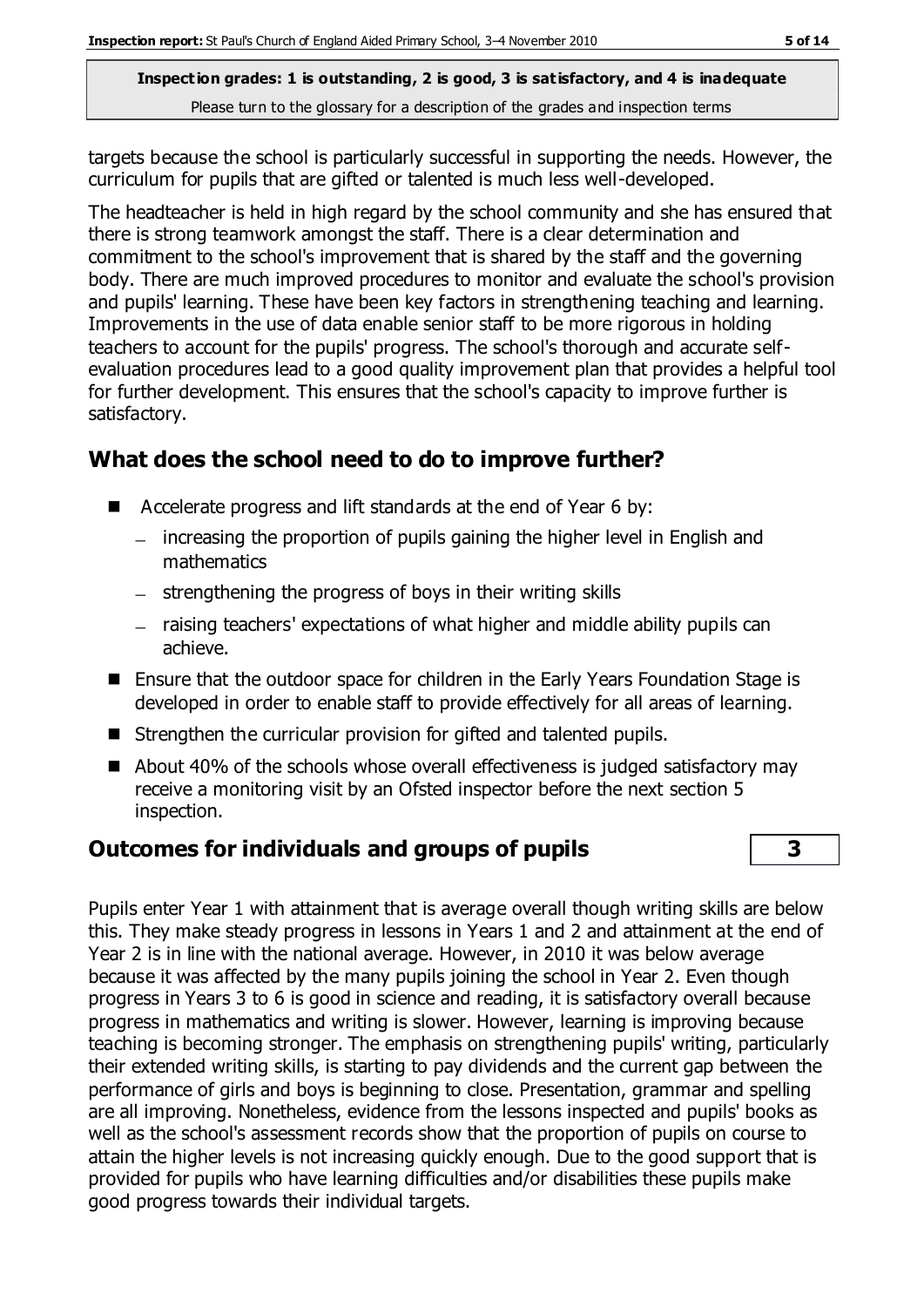Pupils' enjoyment of school is shown in their above average levels of attendance, positive attitudes in lessons and willingness to cooperate. Their spiritual, moral, social and cultural development is good and, by the time that they reach Year 6, pupils develop into mature and responsible young people who have high self-esteem and are prepared appropriately for their move to secondary education. The enhanced Healthy School award reflects the way the school successfully encourages pupils to adopt healthy lifestyles. They enjoy taking on responsibility such as through membership of the influential school council, being play leaders and organising many charity fundraising events such as for 'Children in Need'. Pupils say they feel safe in school and they appreciate the steps taken by adults to

look after them.

| Pupils' achievement and the extent to which they enjoy their learning                                                     | 3                       |
|---------------------------------------------------------------------------------------------------------------------------|-------------------------|
| Taking into account:<br>Pupils' attainment <sup>1</sup>                                                                   | 3                       |
| The quality of pupils' learning and their progress                                                                        | 3                       |
| The quality of learning for pupils with special educational needs and/or disabilities<br>and their progress               | 2                       |
| The extent to which pupils feel safe                                                                                      | $\overline{\mathbf{2}}$ |
| Pupils' behaviour                                                                                                         | $\overline{\mathbf{2}}$ |
| The extent to which pupils adopt healthy lifestyles                                                                       | $\overline{2}$          |
| The extent to which pupils contribute to the school and wider community                                                   | $\overline{2}$          |
| The extent to which pupils develop workplace and other skills that will contribute to<br>their future economic well-being | 3                       |
| Taking into account:<br>Pupils' attendance <sup>1</sup>                                                                   | $\mathfrak{p}$          |
| The extent of pupils' spiritual, moral, social and cultural development                                                   | 2                       |

These are the grades for pupils' outcomes

<sup>1</sup> The grades for attainment and attendance are: 1 is high; 2 is above average; 3 is broadly average; and 4 is low

# **How effective is the provision?**

The majority of lessons are of good quality. The recent improvements in teaching are beginning to have a positive impact on pupils' progress. Learning is supported well by the pupils' positive and mature attitudes to studying and these are encouraged well by teachers throughout the school. In all lessons, teachers manage pupils well and create a calm and purposeful atmosphere. Lesson objectives are made clear and teachers generally question pupils well. Pupils are motivated to learn because activities are interesting and are introduced well. In a good quality literacy lesson for example, Year 5 pupils made good progress in their learning because the teacher, in setting an extended writing task,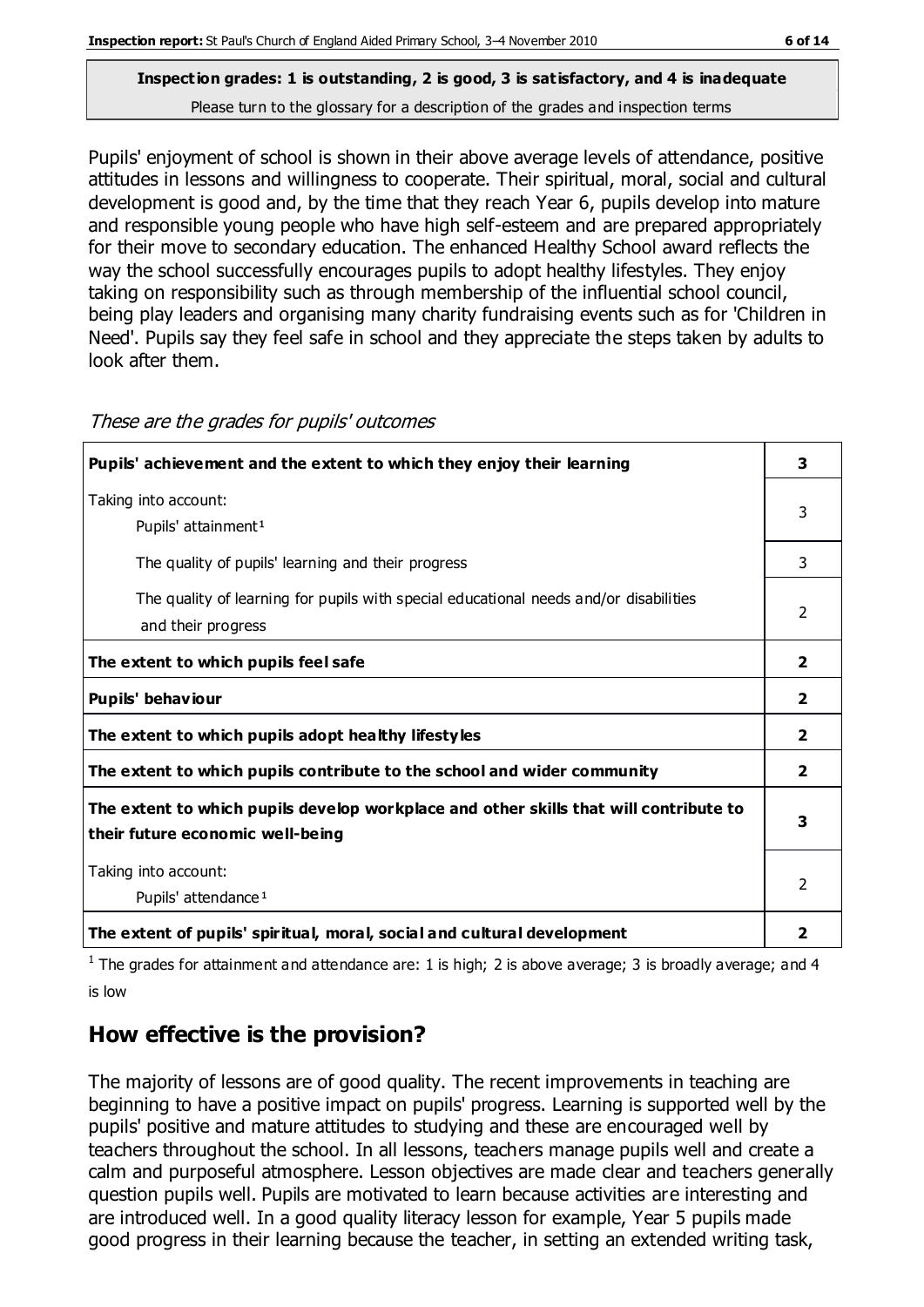ensured that the theme of the activity captured the boys' interest. This is a strength of the teaching because staff are aware of the need to improve the writing skills of the boys. However, although improving, work is not always matched to pupils' ability and sometimes lacks challenge for more able pupils. Assessments of pupils' prior learning in these instances are not used well. The quality of teachers' marking is good. It is thorough, focussing well on stated learning objectives and success criteria, and comments are helpful in steering pupils towards what they need to do to improve.

Pupils are well-cared for. There are particularly good arrangements to ensure that the many newcomers into the school are quickly helped to settle and feel secure. A further positive feature is the way in which the school successfully supports pupils who are vulnerable. Those that have emotional or behavioural difficulties are supported and managed well and good use is made of external agencies to ensure that pupils' needs are met. There is good support for pupils who are at an early stage of learning English such as by the bi-lingual support provided for Polish speaking pupils which helps them to quickly establish themselves in the school.

The curriculum has some strengths, though it is satisfactory overall. Recent changes to the programmes for literacy and numeracy have strengthened the curriculum in these subjects. For example, teachers ensure that topics for pupils' writing are of particular interest to boys. There are good links made between subjects and this, when linked to the emphasis on ensuring that topics are meaningful and interesting to pupils, helps to enliven learning and further engage the pupils' interest. The curriculum is enriched well by many visits and visitors to the school and residential trips. The school recognises that insufficient attention is currently given to ensuring that the curriculum provision for gifted and talented pupils supports their talents.

| The quality of teaching                                                                                    |  |
|------------------------------------------------------------------------------------------------------------|--|
| Taking into account:<br>The use of assessment to support learning                                          |  |
| The extent to which the curriculum meets pupils' needs, including, where relevant,<br>through partnerships |  |
| The effectiveness of care, guidance and support                                                            |  |

These are the grades for the quality of provision

# **How effective are leadership and management?**

At the time of the previous inspection, there were weaknesses in the monitoring and evaluation of teaching and learning. This is not now the case and the monitoring of teaching and learning is good. The headteacher has a clear vision for the future of the school based on her twin commitments to maintaining the strong Christian ethos and strengthening achievement. Nonetheless, the school's drive for improvement is satisfactory because, as yet, the improvements in teaching have not yet fully removed the legacy of some previous underachievement.

There have been a number of changes to the governing body since the previous inspection. Governors support the school well and ensure that statutory responsibilities are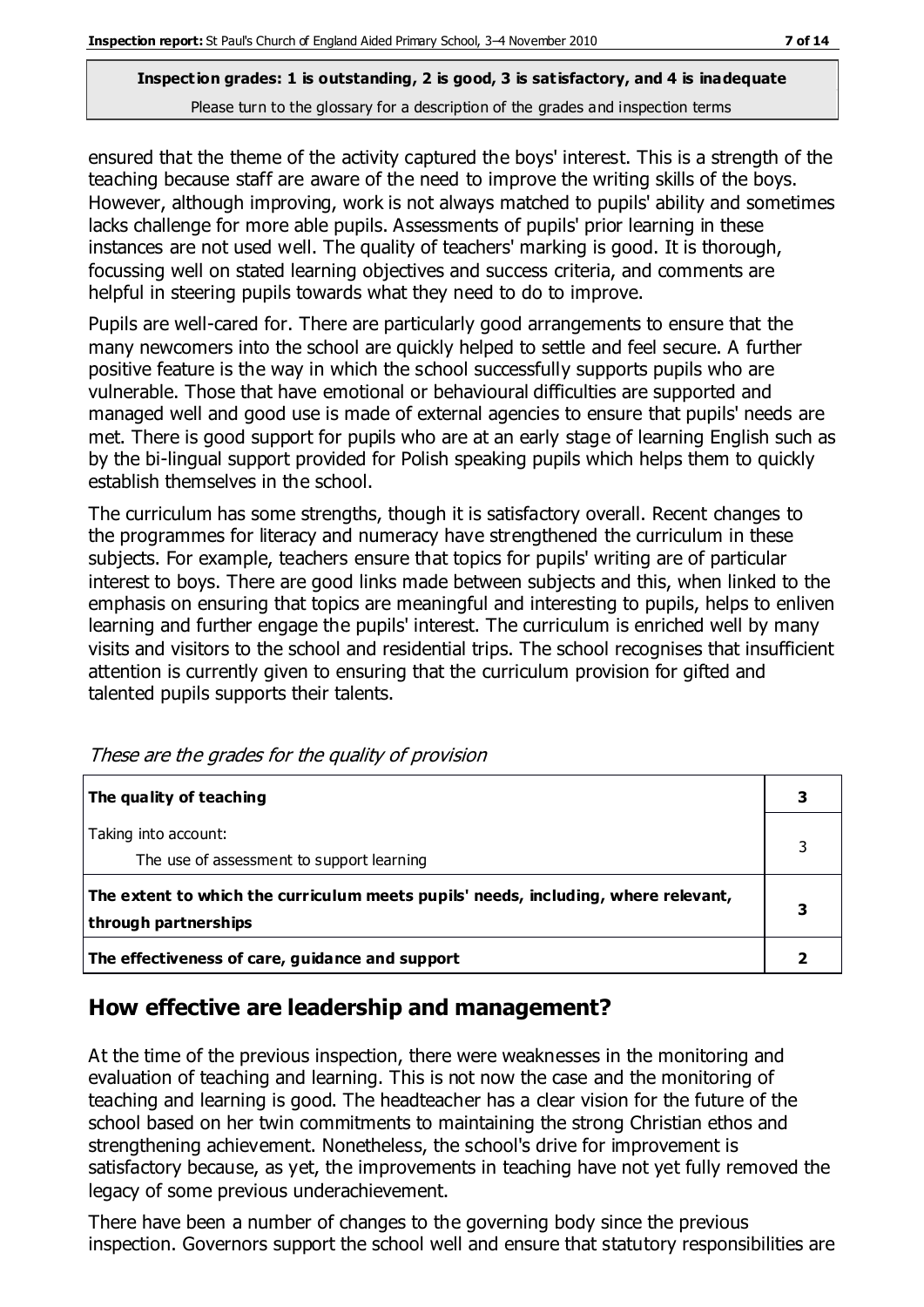met. Arrangements for members of the governing body to check the school's provision are less well-developed and this limits their ability to provide appropriate challenge for school improvement.

There are robust procedures in place to ensure that pupils' health and safety is secured and, in addition, all regulations for the safeguarding of pupils are met. In many respects, the school works effectively to promote equal opportunities. Discrimination is not tolerated, and the school's inclusive philosophy is reflected in the strong support provided to meet the needs of vulnerable pupils. Limitations in the opportunity for these pupils to attain higher levels limits equal opportunities to satisfactory.

The school provides a cohesive community and there are effective partnership links with local schools and also with parents and carers. In addition, good links are established with the local community and the church in particular. In addition, pupils' understanding of different communities in both the United Kingdom and globally are enriched by the long and well-established links with a partner school in Weston-super-Mare, and links with a school in Germany.

| The effectiveness of leadership and management in embedding ambition and driving<br><i>improvement</i>                                                           |                |
|------------------------------------------------------------------------------------------------------------------------------------------------------------------|----------------|
| Taking into account:<br>The leadership and management of teaching and learning                                                                                   | 2              |
| The effectiveness of the governing body in challenging and supporting the<br>school so that weaknesses are tackled decisively and statutory responsibilities met | 3              |
| The effectiveness of the school's engagement with parents and carers                                                                                             | $\mathbf{2}$   |
| The effectiveness of partnerships in promoting learning and well-being                                                                                           | $\overline{2}$ |
| The effectiveness with which the school promotes equality of opportunity and tackles<br>discrimination                                                           | 3              |
| The effectiveness of safeguarding procedures                                                                                                                     | 3              |
| The effectiveness with which the school promotes community cohesion                                                                                              | $\mathbf{2}$   |
| The effectiveness with which the school deploys resources to achieve value for money                                                                             | 3              |

These are the grades for leadership and management

# **Early Years Foundation Stage**

There have been many changes in the Early Years Foundation Stage. The staff provide a warm and friendly welcome and place the children's welfare at the heart of their work. Children in both year groups of the unit settled quickly and the children are confident and secure.

Attainment on entry to the Nursery is below average with the children's personal and communication skills being particularly weak. Much of the teaching seen during the inspection was of good quality even though resources are not yet fully in place. This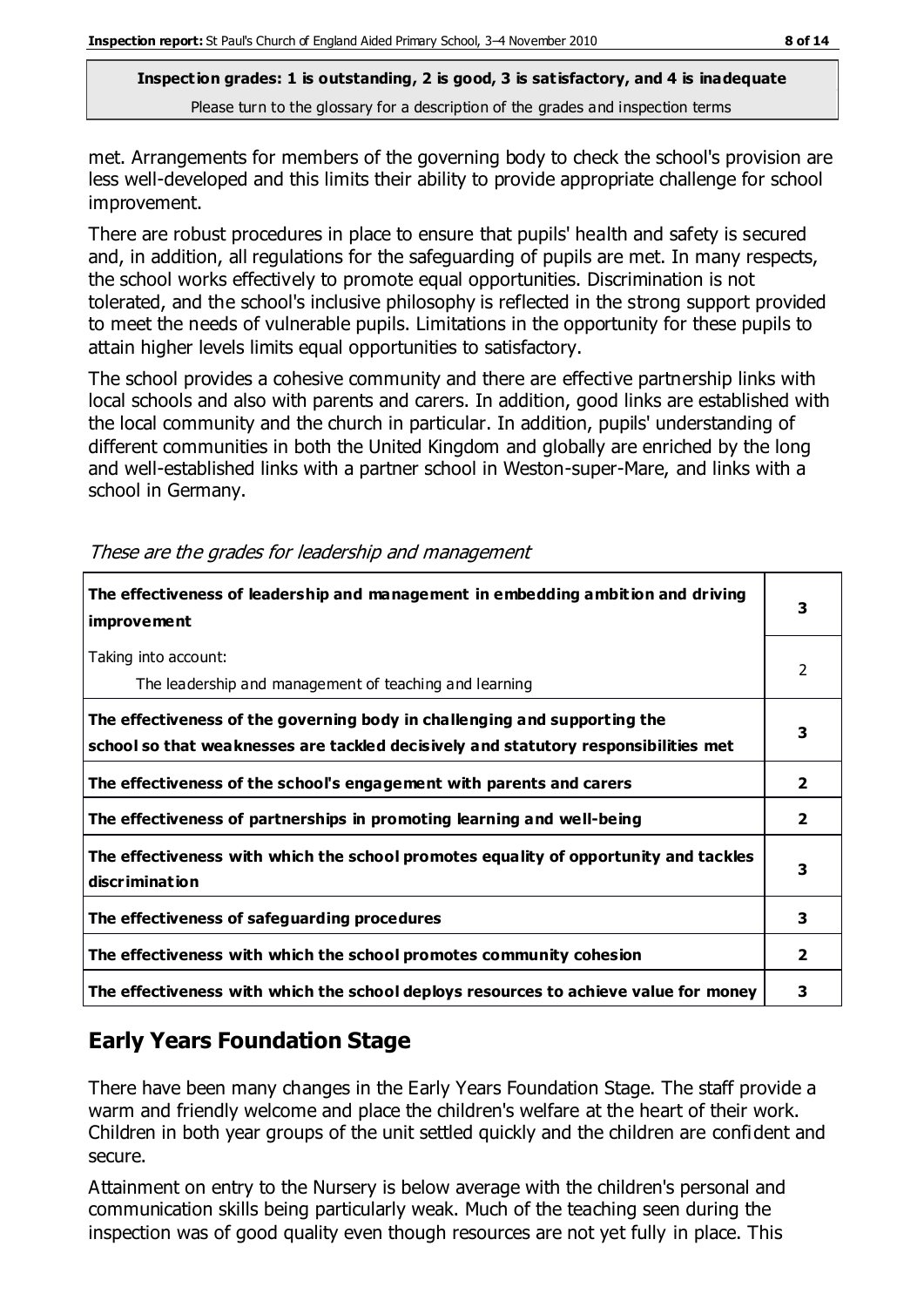currently limits opportunities for the children to initiate their own learning. Planning is of good quality ensuring that there is a coherent balance of experiences across all areas of learning. Assessments are thorough and are already starting to build a picture of each child's strengths and needs. However, outdoor learning is severely hampered because, as yet, the outdoor space, although generous, is currently nothing more than a large grassed area and a tarmac playground. Despite the fact that there is no clear leader currently in place for the unit, the staff work closely together, morale is high and all are positive and excited about the opportunities now provided with integrating the Nursery and Reception years together.

| <b>Overall effectiveness of the Early Years Foundation Stage</b>                      |  |
|---------------------------------------------------------------------------------------|--|
| Taking into account:<br>Outcomes for children in the Early Years Foundation Stage     |  |
| The quality of provision in the Early Years Foundation Stage                          |  |
| The effectiveness of leadership and management of the Early Years Foundation<br>Stage |  |

#### These are the grades for the Early Years Foundation Stage

# **Views of parents and carers**

Fewer than the usual proportion of parents and carers completed questionnaires. However, parents and carers are overwhelmingly positive about the school with almost all saying that overall they are happy with their children's experiences at the school. They are unanimous in saying that their children are kept safe, they are helped to have a healthy lifestyle and also that the school is led and managed effectively. Inspection findings fully endorse the first two of these points, though there are some aspects of leadership and management that need to be improved. Parents and carers expressed concerns that the school does not take sufficient account of their views. This was investigated as part of the inspection and it was found that the school's arrangements to consult with parents and carers are at least as good as those typically found in other schools, including a formal annual consultation through a governing body survey. The survey returns are considered by the governing body and appropriate action taken.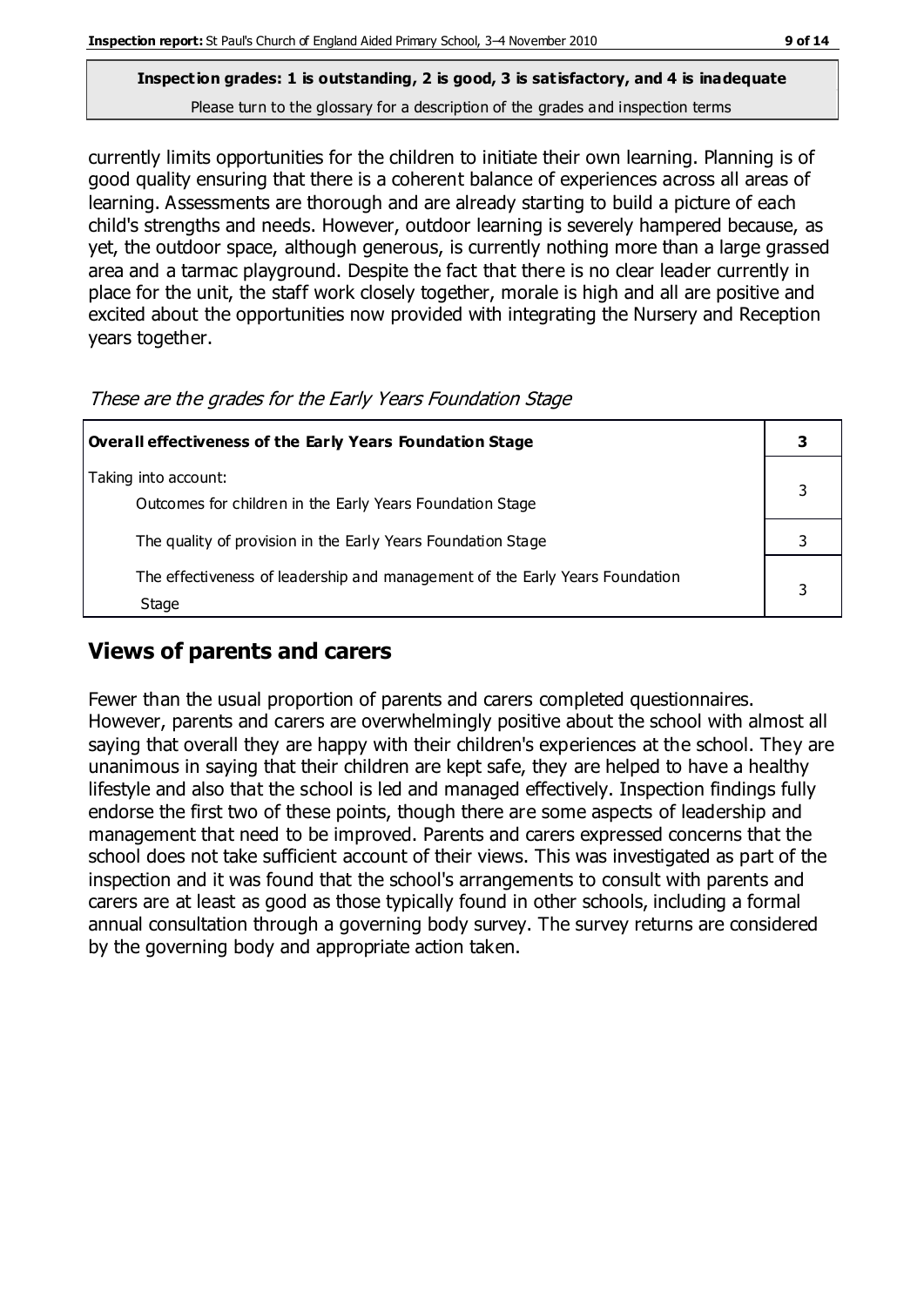#### **Responses from parents and carers to Ofsted's questionnaire**

Ofsted invited all the registered parents and carers of pupils registered at St Paul's Church of England Aided Primary School to complete a questionnaire about their views of the school.

In the questionnaire, parents and carers were asked to record how strongly they agreed with 13 statements about the school. The inspection team received 29 completed questionnaires by the end of the on-site inspection. In total, there are 200 pupils registered at the school.

| <b>Statements</b>                                                                                                                                                                                                                                       | <b>Strongly</b><br>agree |               | Agree        |               | <b>Disagree</b> |                | <b>Strongly</b><br>disagree |               |
|---------------------------------------------------------------------------------------------------------------------------------------------------------------------------------------------------------------------------------------------------------|--------------------------|---------------|--------------|---------------|-----------------|----------------|-----------------------------|---------------|
|                                                                                                                                                                                                                                                         | <b>Total</b>             | $\frac{0}{0}$ | <b>Total</b> | $\frac{0}{0}$ | <b>Total</b>    | $\frac{0}{0}$  | <b>Total</b>                | $\frac{0}{0}$ |
| My child enjoys school                                                                                                                                                                                                                                  | 15                       | 52            | 13           | 45            | 1               | 3              | 0                           | $\mathbf 0$   |
| The school keeps my child<br>safe                                                                                                                                                                                                                       | 13                       | 45            | 16           | 55            | 0               | 0              | 0                           | $\mathbf 0$   |
| My school informs me about<br>my child's progress                                                                                                                                                                                                       | 8                        | 28            | 18           | 62            | 3               | 10             | $\mathbf 0$                 | $\mathbf 0$   |
| My child is making enough<br>progress at this school                                                                                                                                                                                                    | 6                        | 21            | 21           | 72            | $\overline{2}$  | 7              | 0                           | $\mathbf 0$   |
| The teaching is good at this<br>school                                                                                                                                                                                                                  | 8                        | 28            | 19           | 66            | $\overline{2}$  | $\overline{7}$ | 0                           | $\mathbf 0$   |
| The school helps me to<br>support my child's learning                                                                                                                                                                                                   | 8                        | 28            | 18           | 62            | 3               | 10             | 0                           | $\mathbf 0$   |
| The school helps my child to<br>have a healthy lifestyle                                                                                                                                                                                                | 12                       | 41            | 17           | 59            | $\mathbf 0$     | $\mathbf 0$    | 0                           | $\mathbf 0$   |
| The school makes sure that<br>my child is well prepared for<br>the future (for example<br>changing year group,<br>changing school, and for<br>children who are finishing<br>school, entering further or<br>higher education, or entering<br>employment) | 5                        | 17            | 19           | 66            | $\overline{4}$  | 14             | $\mathbf{1}$                | 3             |
| The school meets my child's<br>particular needs                                                                                                                                                                                                         | 8                        | 28            | 18           | 62            | 3               | 10             | $\mathbf 0$                 | $\mathbf 0$   |
| The school deals effectively<br>with unacceptable behaviour                                                                                                                                                                                             | $\overline{4}$           | 14            | 20           | 69            | 3               | 10             | 0                           | $\pmb{0}$     |
| The school takes account of<br>my suggestions and concerns                                                                                                                                                                                              | 5                        | 17            | 19           | 66            | 5               | 17             | 0                           | $\mathbf{0}$  |
| The school is led and<br>managed effectively                                                                                                                                                                                                            | 6                        | 21            | 21           | 72            | $\mathbf 0$     | $\mathbf 0$    | $\mathbf 0$                 | $\mathbf 0$   |
| Overall, I am happy with my<br>child's experience at this<br>school                                                                                                                                                                                     | $10\,$                   | 34            | 17           | 59            | $\mathbf{1}$    | 3              | $\mathbf 0$                 | $\mathbf 0$   |

The table above summarises the responses that parents and carers made to each statement. The percentages indicate the proportion of parents and carers giving that response out of the total number of completed questionnaires. Where one or more parents and carers chose not to answer a particular question, the percentages will not add up to 100%.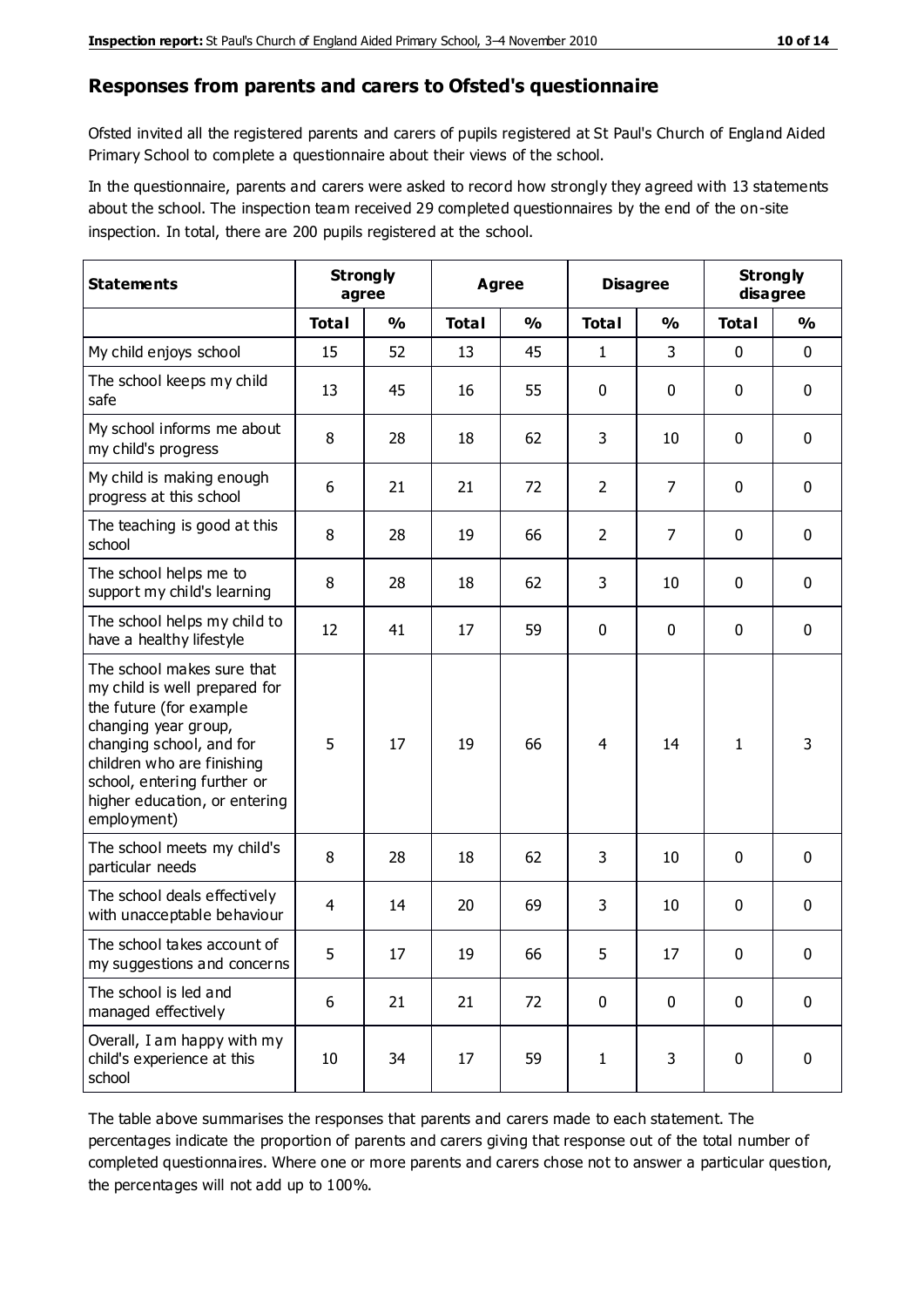# **Glossary**

| Grade   | <b>Judgement</b> | <b>Description</b>                                                                                                                                                                                                            |
|---------|------------------|-------------------------------------------------------------------------------------------------------------------------------------------------------------------------------------------------------------------------------|
| Grade 1 | Outstanding      | These features are highly effective. An outstanding school<br>provides exceptionally well for all its pupils' needs.                                                                                                          |
| Grade 2 | Good             | These are very positive features of a school. A school that<br>is good is serving its pupils well.                                                                                                                            |
| Grade 3 | Satisfactory     | These features are of reasonable quality. A satisfactory<br>school is providing adequately for its pupils.                                                                                                                    |
| Grade 4 | Inadequate       | These features are not of an acceptable standard. An<br>inadequate school needs to make significant improvement<br>in order to meet the needs of its pupils. Ofsted inspectors<br>will make further visits until it improves. |

## **What inspection judgements mean**

## **Overall effectiveness of schools**

|                       | Overall effectiveness judgement (percentage of schools) |      |                     |                   |
|-----------------------|---------------------------------------------------------|------|---------------------|-------------------|
| <b>Type of school</b> | <b>Outstanding</b>                                      | Good | <b>Satisfactory</b> | <b>Inadequate</b> |
| Nursery schools       | 58                                                      | 36   | 4                   | $\overline{2}$    |
| Primary schools       | 8                                                       | 43   | 40                  | 9                 |
| Secondary schools     | 10                                                      | 35   | 42                  | 13                |
| Sixth forms           | 13                                                      | 39   | 45                  | 3                 |
| Special schools       | 33                                                      | 42   | 20                  | 4                 |
| Pupil referral units  | 18                                                      | 40   | 29                  | 12                |
| All schools           | 11                                                      | 42   | 38                  | 9                 |

New school inspection arrangements were introduced on 1 September 2009. This means that inspectors now make some additional judgements that were not made previously.

The data in the table above are for the period 1 September 2009 to 31 March 2010 and are the most recently published data available (see **[www.ofsted.gov.uk](http://www.ofsted.gov.uk/)**). Please note that the sample of schools inspected during the autumn and spring terms 2009/10 was not representative of all schools nationally, as weaker schools are inspected more frequently than good or outstanding schools.

Percentages are rounded and do not always add exactly to 100. Secondary school figures in clude those that have sixth forms, and sixth form figures include only the data specifically for sixth form inspection judgements.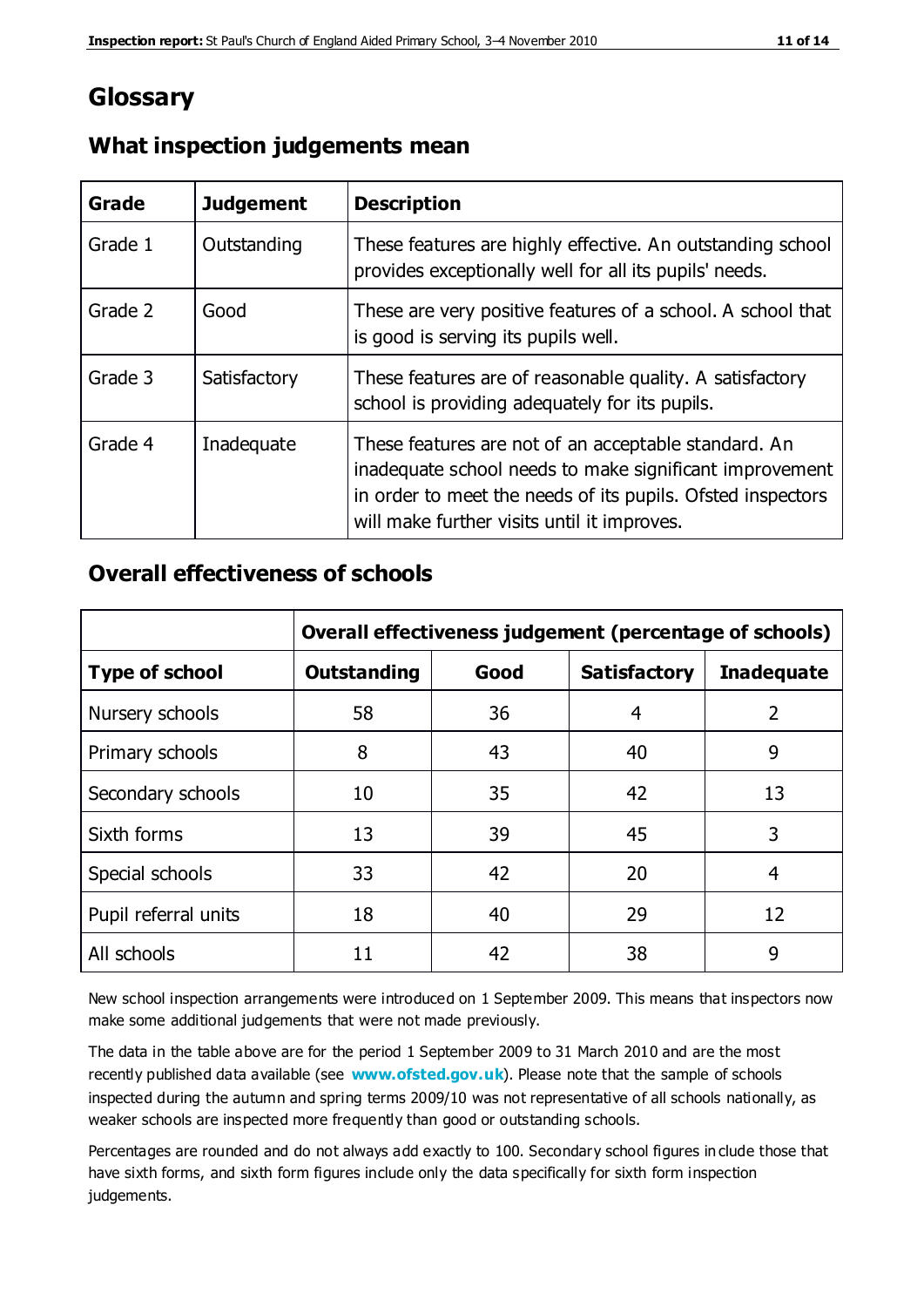# **Common terminology used by inspectors**

| Achievement:               | the progress and success of a pupil in their learning,<br>development or training.                                                                                                                                                          |  |  |
|----------------------------|---------------------------------------------------------------------------------------------------------------------------------------------------------------------------------------------------------------------------------------------|--|--|
| Attainment:                | the standard of the pupils' work shown by test and<br>examination results and in lessons.                                                                                                                                                   |  |  |
| Capacity to improve:       | the proven ability of the school to continue<br>improving. Inspectors base this judgement on what<br>the school has accomplished so far and on the quality<br>of its systems to maintain improvement.                                       |  |  |
| Leadership and management: | the contribution of all the staff with responsibilities,<br>not just the headteacher, to identifying priorities,<br>directing and motivating staff and running the school.                                                                  |  |  |
| Learning:                  | how well pupils acquire knowledge, develop their<br>understanding, learn and practise skills and are<br>developing their competence as learners.                                                                                            |  |  |
| Overall effectiveness:     | inspectors form a judgement on a school's overall<br>effectiveness based on the findings from their<br>inspection of the school. The following judgements,<br>in particular, influence what the overall effectiveness<br>judgement will be. |  |  |
|                            | The school's capacity for sustained<br>improvement.                                                                                                                                                                                         |  |  |
|                            | Outcomes for individuals and groups of pupils.                                                                                                                                                                                              |  |  |
|                            | The quality of teaching.                                                                                                                                                                                                                    |  |  |
|                            | The extent to which the curriculum meets<br>pupils' needs, including, where relevant,<br>through partnerships.                                                                                                                              |  |  |
|                            | The effectiveness of care, guidance and<br>support.                                                                                                                                                                                         |  |  |
| Progress:                  | the rate at which pupils are learning in lessons and<br>over longer periods of time. It is often measured by<br>comparing the pupils' attainment at the end of a key                                                                        |  |  |

stage with their attainment when they started.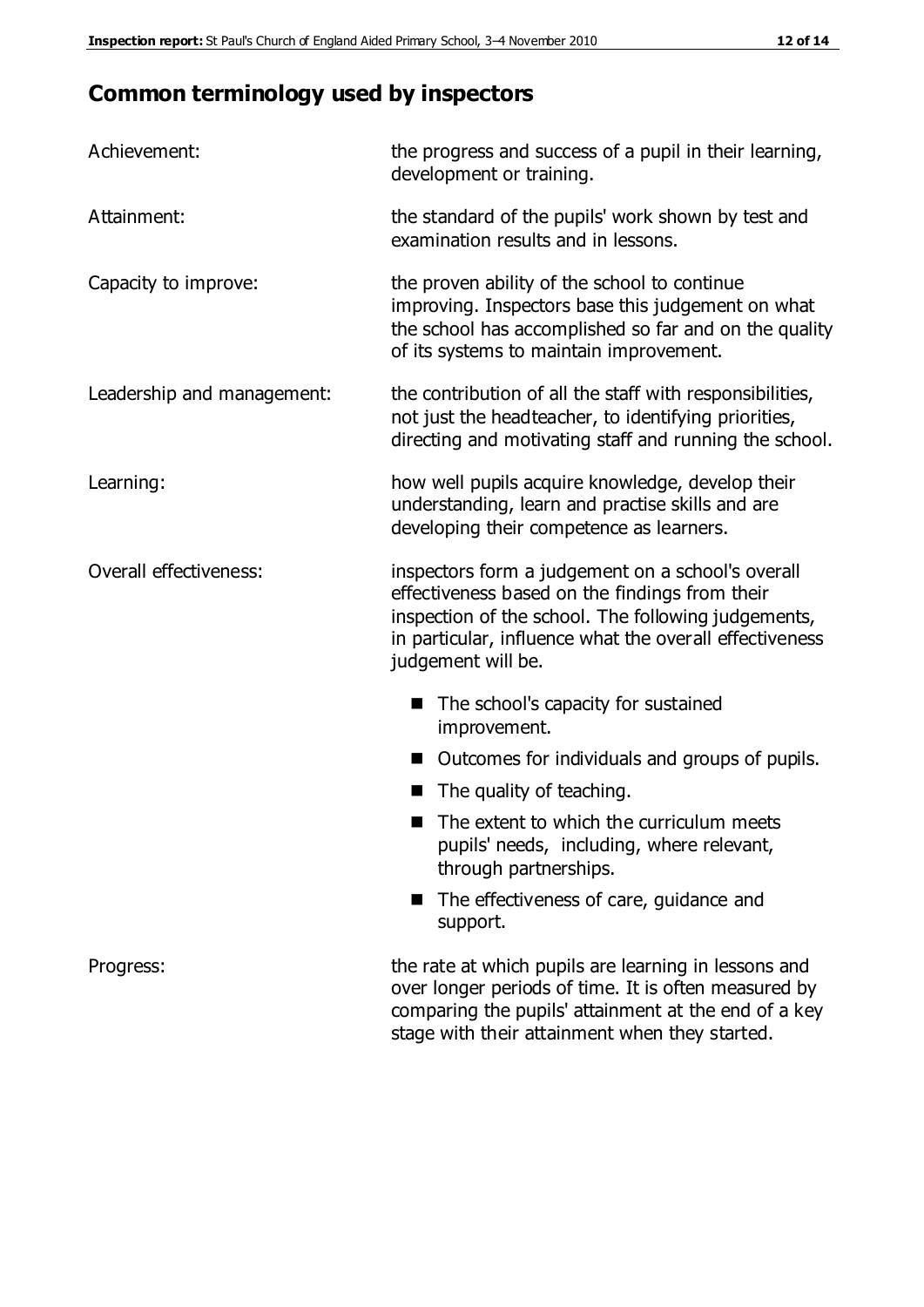### **This letter is provided for the school, parents and carers to share with their children. It describes Ofsted's main findings from the inspection of their school.**

5 November 2010

#### Dear Pupils

#### **Inspection of St Paul's Church of England Aided Primary School, Wolverhampton, WV9 5NR**

On behalf of the inspection team, I am writing to thank you for your help when we came to visit your school and also to tell you what we found. We enjoyed our visit and we were pleased to see how you enjoy school. We were amazed at how settled you all are given that apart from Year 6 you all had only been in your new classrooms for one day before we arrived!

Yours is a satisfactory school, which means that some things are done well and other things could be improved. You told us that you enjoy learning. Your behaviour is good and you have positive attitudes that help you in your learning. Your parents and carers told us that you are happy and feel safe, and we agree with them. You have a good understanding about being healthy. Your teachers work hard to make lessons interesting for you, and most lessons are good and you now learn well. You told us that you enjoy all the trips and visits that the school organises, particularly your residential visits. These things help to make sure that you enjoy learning. The staff look after you well and take good care of you.

We have asked your headteacher and staff to take some action to make sure that improvements continue. We want your progress in learning to be quicker so that you attain higher standards at the end of Year 6. We would like more pupils to attain Level 5 in English and mathematics and for your writing to improve - particularly for the boys. We have asked that your teachers make sure that your work is challenging for you particularly for those of you that find learning easier. We know that the Nursery and Reception children have only just moved into their new classrooms, but we would like your governing body and headteacher to make sure that the outdoor space is developed to make it really exciting for the children. Finally, we have asked that more opportunities are provided for those of you that are gifted or talented.

We hope that all of you continue to enjoy school and learning.

Yours sincerely

Keith Sadler Lead inspector



raising standards improving lives